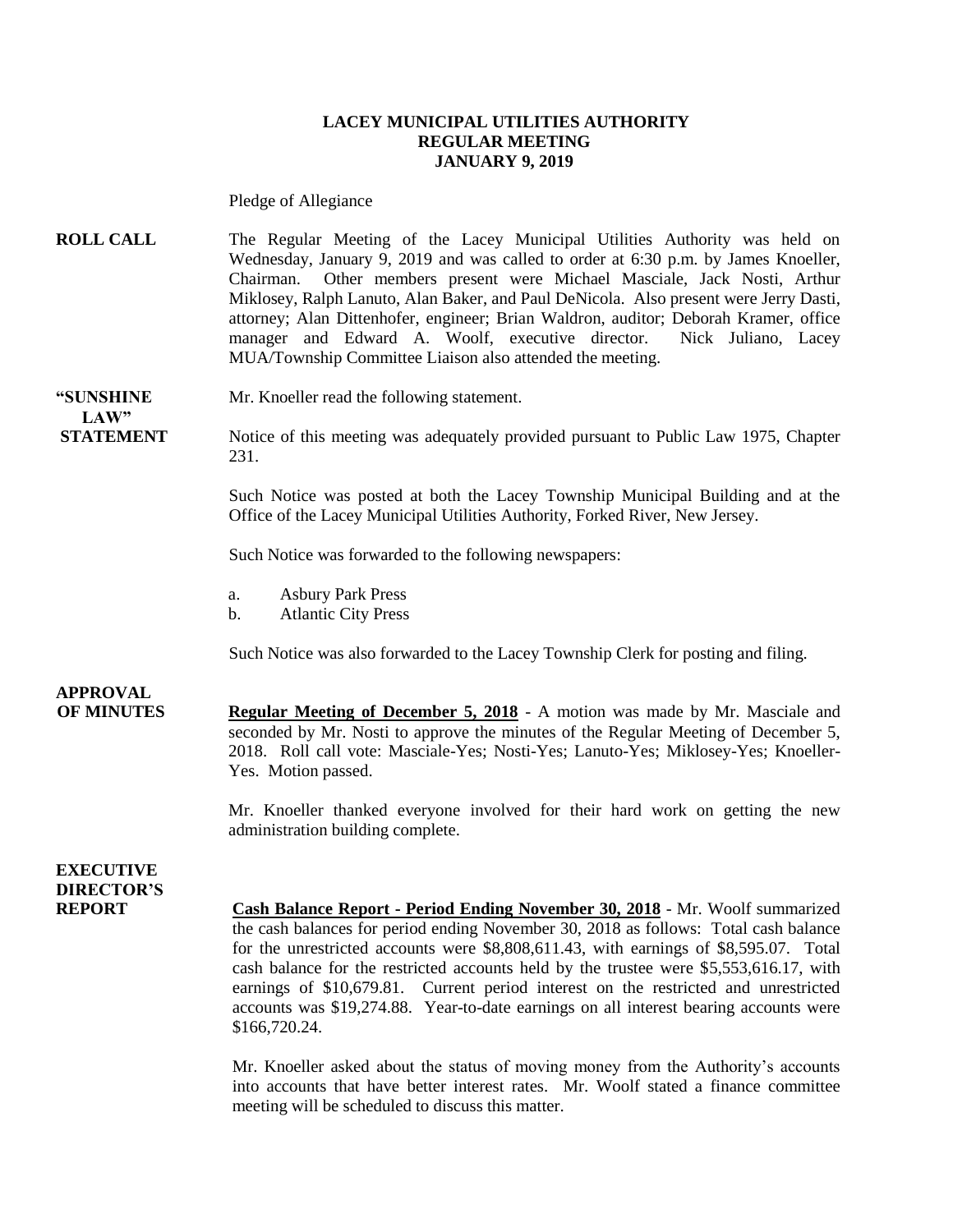|                                    | <b>Resolution 2019-02 - Sale of Personal Property -</b> On recommendation by the<br>executive director, a motion was made by Mr. Nosti and seconded by Mr. Lanuto to<br>adopt Resolution 2019-02, Resolution of the Lacey Municipal Utilities Authority, County<br>of Ocean, State of New Jersey, Authorizing the Sale of Personal Property Not Needed<br>for Public Use. Roll call vote: Nosti-Yes; Lanuto-Yes; Miklosey-Yes; Masciale-Yes;<br>Knoeller-Yes. Motion passed. |
|------------------------------------|------------------------------------------------------------------------------------------------------------------------------------------------------------------------------------------------------------------------------------------------------------------------------------------------------------------------------------------------------------------------------------------------------------------------------------------------------------------------------|
|                                    | <b>Resolution 2019-04 – Utility Worker</b> - On recommendation by the executive director,<br>a motion was made by Mr. Masciale and seconded by Mr. Nosti to adopt Resolution<br>2019-04, Resolution of the Lacey Municipal Utilities Authority, County of Ocean, State<br>of New Jersey, Appointing Timothy Collins to the Position of Utility Worker. Roll call<br>vote: Masciale-Yes; Nosti-Yes; Lanuto-Yes; Miklosey-Yes; Knoeller-Yes. Motion<br>passed.                 |
|                                    | <b>Professional Services RFQ's</b> – Mr. Woolf requested authorization to advertise and<br>receive bids for Professional Services RFQ's for 2019. A motion was made by Mr.<br>Nosti and seconded by Mr. Lanuto authorizing the advertisement to receive Professional<br>Services RFQ's for 2019. Roll call vote: Nosti-Yes; Lanuto-Yes; Miklosey-Yes;<br>Masciale-Yes; Knoeller-Yes. Motion passed.                                                                          |
|                                    | <b>Public Official Training</b> – Mr. Woolf stated Mike Avalone from MEL/JIF will be<br>conducted a training session at the March $6th$ meeting at 5:30 p.m. that will reduce the<br>LMUA's liability premium by \$250.00 for each Commissioner attending the training.                                                                                                                                                                                                      |
| <b>BUSINESS</b><br><b>REPORT</b>   | The business report was submitted for review.                                                                                                                                                                                                                                                                                                                                                                                                                                |
| <b>ENGINEER'S</b><br><b>REPORT</b> | <b>New Administration Building – Mr.</b> Dittenhofer stated the project is substantially<br>complete. A temporary CO was issued by the township, however, punch list items still<br>remain with the contractor. Move in date is anticipated for January 11 <sup>th</sup> .                                                                                                                                                                                                   |
| <b>ATTORNEY'S</b><br><b>REPORT</b> | <b>Water Service Application</b> - Mr. Dasti stated his office reviewed the request for the<br>release of the Performance Guarantees for the subject property. A Resolution has been<br>forwarded to the Authority.                                                                                                                                                                                                                                                          |
|                                    | <b>ALDI Grocery Store</b> – Mr. Dasti stated his office reviewed correspondence from the<br>Authority's engineer concerning the application for approval.                                                                                                                                                                                                                                                                                                                    |
|                                    | <b>OPRA Demand</b> – Mr. Dasti stated he discussed with the Executive Director an OPRA<br>request recently made by the publisher of Politics O.C. The request was for the audio<br>recordings of the recent Authority office. Since this is a public record held at a public<br>meeting/hearing, he recommends the audio recordings be released.                                                                                                                             |
|                                    | <b>Resolution 2019-01 – Authority Rules and Regulations -</b> On recommendation by the<br>Authority's attorney, a motion was made by Mr. Nosti and seconded by Mr. Miklosey<br>to adopt Resolution 2019-01, Resolution of the Lacey Municipal Utilities Authority,<br>County of Ocean, State of New Jersey, Directing the Manner in Which Legal Opinions                                                                                                                     |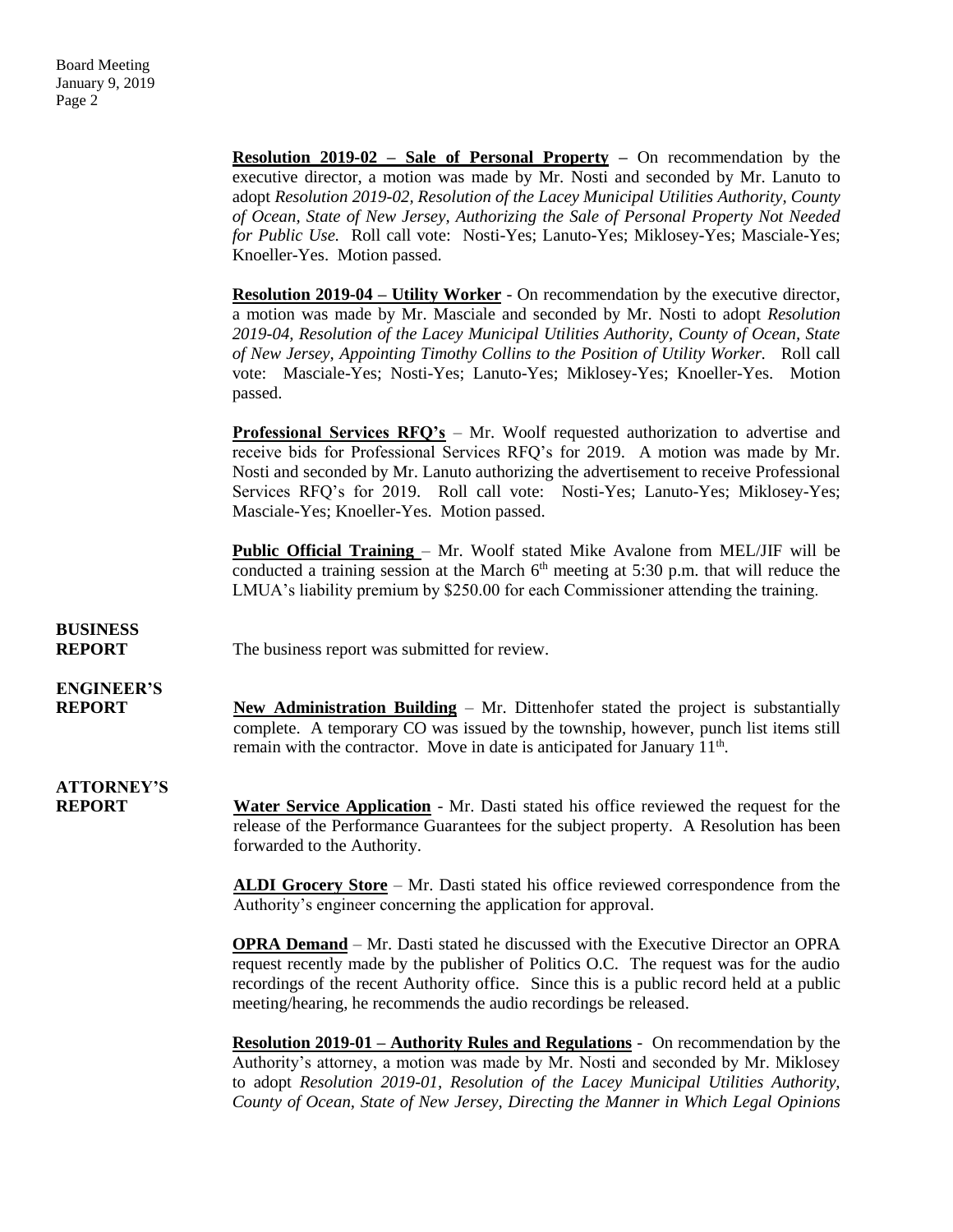*shall be secured from the Authority Counsel.* Roll call vote: Nosti-Yes; Miklosey-Yes; Lanuto-Yes; Masciale-Yes; Knoeller-Yes. Motion passed. Mr. Dasti stated he will modify the Resolution to reflect that legal opinions shall be approved by a majority of the Commissioners.

## **AUDITOR'S**

**REPORT Accountant's Status Report – Month Ended November 30, 2018** – Mr. Waldron reported sewer revenues had a favorable variance for the month and year-to-date. Water revenues had an unfavorable variance for the month, but favorable year-to date. Sewer and water expenses had a favorable variance for the month and year to date. Sewer user charges had a favorable variance for the month, but unfavorable year-to-date. Water user charges had an unfavorable variance for the month and year-to-date.

Mr. Waldron stated the 2018 Audit will begin March 11<sup>th</sup>.

#### **CORRESPONDENCE**

**Anthony Krzywiec, Ashwood Place** – Requesting relief of utility bill, due to high usage. Mr. Woolf explained the customer had a high usage due to leaving a drip irrigation system on for ten days. Typically, a separate meter is required for irrigation, therefore, he recommends no action. Mr. DeNicola asked if it has been determined that the customer has an irrigation system. If not, he recommends Tabling this request until further research is done.

**Mr. & Mrs. Tempera, Capstan Dr.** – Requesting relief of utility bill, due to leaky expansion tank in crawl space. Since the water from the leak did not go into the sewer system, a motion was made by Mr. Nosti and seconded by Mr. Miklosey to grant a credit adjustment on the sewer charges in the amount of \$259.90 (55,000 gallons). Roll call vote: Nosti-Yes; Miklosey-Yes; Lanuto-Yes; Masciale-Yes; Knoeller-Yes. Motion passed.

**Shah/Taco Bell -** Requesting relief of utility bill, due to high usage. Mr. Woolf stated since there is no account history available, usage will be monitored during non-irrigation months for future consideration.

**Mr. & Mrs. Holcomb** – Requesting relief of utility bill, due to high usage for filling pool without pool fill meter. Based upon the information provided, an adjustment to the account could not be supported. A motion was made by Mr. Masciale and seconded by Mr. Nosti to offer customer a payment plan to pay utility bill. Roll call vote: Masciale-Yes; Nosti-Yes; Lanuto-Yes; Miklosey-Yes; Knoeller-Yes. Motion passed.

**Gale Ertle, Oak Hollow Lane** – Requesting relief of utility bill, due to high usage from toilet leak. Since the basis of the excessive usage was due to a toilet issue, a waiver of the service charges could not be supported

#### **BUSINESS** There was no old business to discuss.

**NEW**

**OLD**

**BUSINESS** Mr. Knoeller stated the ribbon cutting ceremony scheduled for Thursday, January 10th will be rescheduled for some time in February.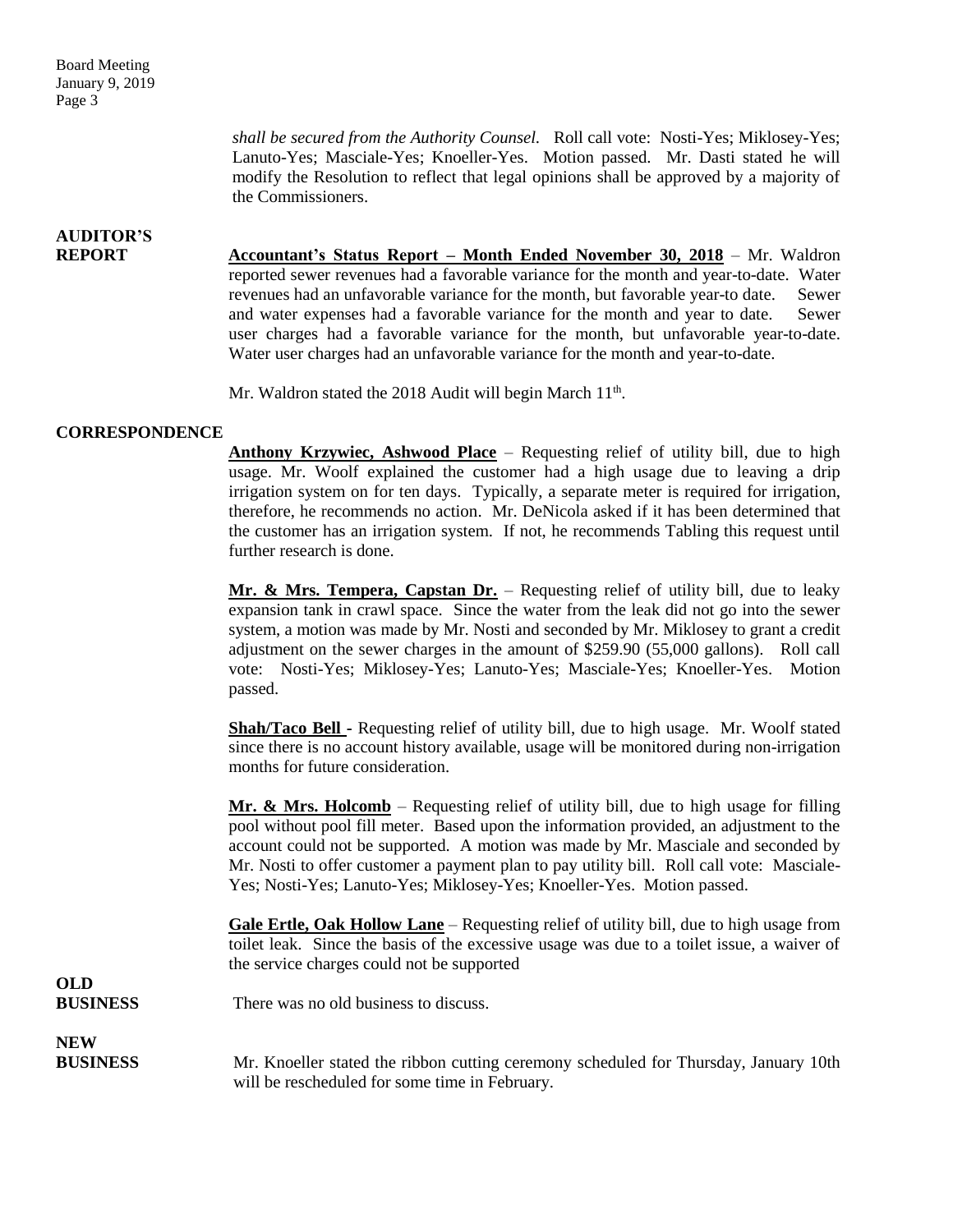# **PUBLIC**

**COMMENT Regina Discenza, Sunset Drive** – Mrs. Discenza asked if the Laurel Boulevard expansion project of 144 units going to be low income apartments. Mr. Knoeller stated he believes it is going to be of a commercial and residential mixed-use development.

> Mrs. Discenza informed the Board that Kearney Savings Bank is offering high interest rates on accounts until 2020. Mr. Knoeller stated there are only certain institutions the Authority can invest its money. Presently, the Authority has an excellent interest rate with its accounts.

> **Gavin Rozzi, Politics O.C**. - Mr. Rozzi asked Mr. Dasti to recap item number 3 on his report regarding the OPRA request. Mr. Dasti explained that an OPRA request was recently made by the publisher of Politics O.C. requesting the audio recordings for the recent Authority Board meeting, which he recommended to be released. Mr. Rozzi stated he noticed portions of the audio tape were missing. Ms. Kennedy explained the only missing items from the recording were the Pledge of Allegiance, Roll Call, Approval of Minutes and the Board's motion to disregard future incoming anonymous letters.

### **PAYMENT OF**

**VOUCHERS WHEREAS**, the members of the Lacey Municipal Utilities Authority carefully examined all vouchers presented for payment of claims;

> **NOW, THEREFORE, BE IT RESOLVED** by the Lacey Municipal Utilities Authority that:

> 1. Said vouchers in the sum of \$588.764.36, be and the same are hereby approved to be paid.

2. Said vouchers are listed on the attached computer check register.

A motion was made by Mr. Miklosey and seconded by Mr. Masciale to adopt the above Resolution. Roll call vote: Miklosey-Yes; Masciale-Yes; Lanuto-Yes; Nosti-Yes; Knoeller-Yes. Motion passed.

### **OTHER**

**BUSINESS Non-Union Salary Increase** – A motion was made by Mr. Miklosey and seconded by Mr. Masciale to approve a \$1,500 or 3% across-the-board salary increase, whichever is greater, for all non-union employees effective January 1, 2019. Roll call vote: Masciale-Yes; Lanuto-Yes; Miklosey-Yes; Nosti-Yes; Knoeller-Yes. Motion passed.

**ADJOURNMENT** There being no further business to discuss, the meeting was adjourned at 6:55.p.m

Respectfully submitted,

Michele Kennedy Executive Secretary